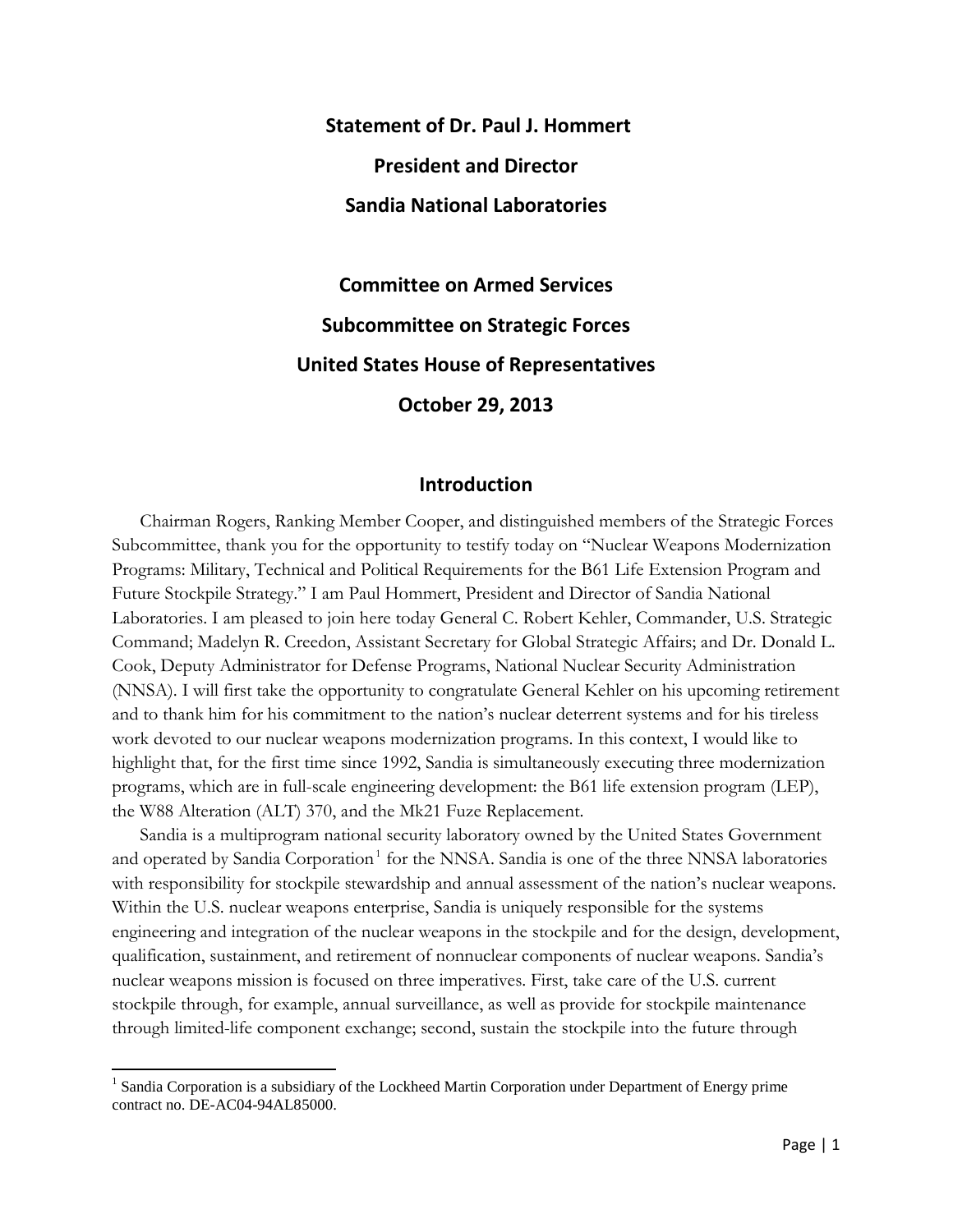LEPs and ALTs, which include technology replacement to avoid strategic surprise; and third, maintain and advance Sandia's required engineering and science capabilities, operations, and infrastructure.

While nuclear weapons represent Sandia's core mission, the science, technology, engineering, and business professional capabilities required to support this mission position us to support other aspects of national security as well. Indeed, there is natural, increasingly significant synergy between our core mission and our broader national security work, including research and development in synergistic defense products, cyberspace, nuclear assessments and warning, and global nuclear dangers. Examples of areas where Sandia has applied its expertise with a direct nexus between nuclear weapons (NW) work and non-NW benefits for the nation include the development of tools for the warfighter to use in order to safely disable improvised explosive devices. This achievement was made possible by the deep expertise in explosives required for our NW mission, global monitoring systems for nuclear material detection, and our contributions to cyber defense, which are enabled by our long-standing work in the command and control of nuclear weapons.

# **Major Points of This Testimony**

My statement today before this subcommittee will focus on the requirements driving the B61 LEP and the current program status. I also will touch on Sandia's role in the overall " $3 + 2$ " future stockpile vision.

Ms. Creedon is representing the U.S. policy perspective at this hearing, General Kehler is representing military requirements, and Dr. Cook will provide an enterprise-wide perspective for the NNSA. Sandia's role is to work within the NNSA enterprise to provide technology and products that support the implementation of U.S. policy and meet military requirements. Following are the major points of my testimony:

- 1. In order to sustain high confidence in the safety, security, and reliability of the B61 into the next decade, it is our technical judgment that we must complete the life extension program currently being executed.
- 2. We are well into the full-scale engineering development phase of this program, with the baseline design review scheduled for September 2015.
- 3. To date, we have costed \$253 million of the \$2.65 billion estimated incremental cost for Sandia on the B61 LEP, which was specified in the Weapon Development Cost Report (WDCR).
- 4. At Sandia, **we met all major FY13 program milestones for the B61 LEP** on (or under) cost although sequestration caused some of the work scope to be deferred to FY14.
- 5. We put in place rigorous project management expertise to ensure **ongoing adherence to plan for all our modernization efforts**.
- 6. We have drawn upon resources and expertise nurtured through interagency work on broader national security challenges to meet the urgent demands of our core nuclear weapons mission.
- 7. However, the impacts—both to schedule and lifecycle cost—of ongoing FY14 budget decisions have yet to be established. It is likely that we will have delays in schedule and higher costs.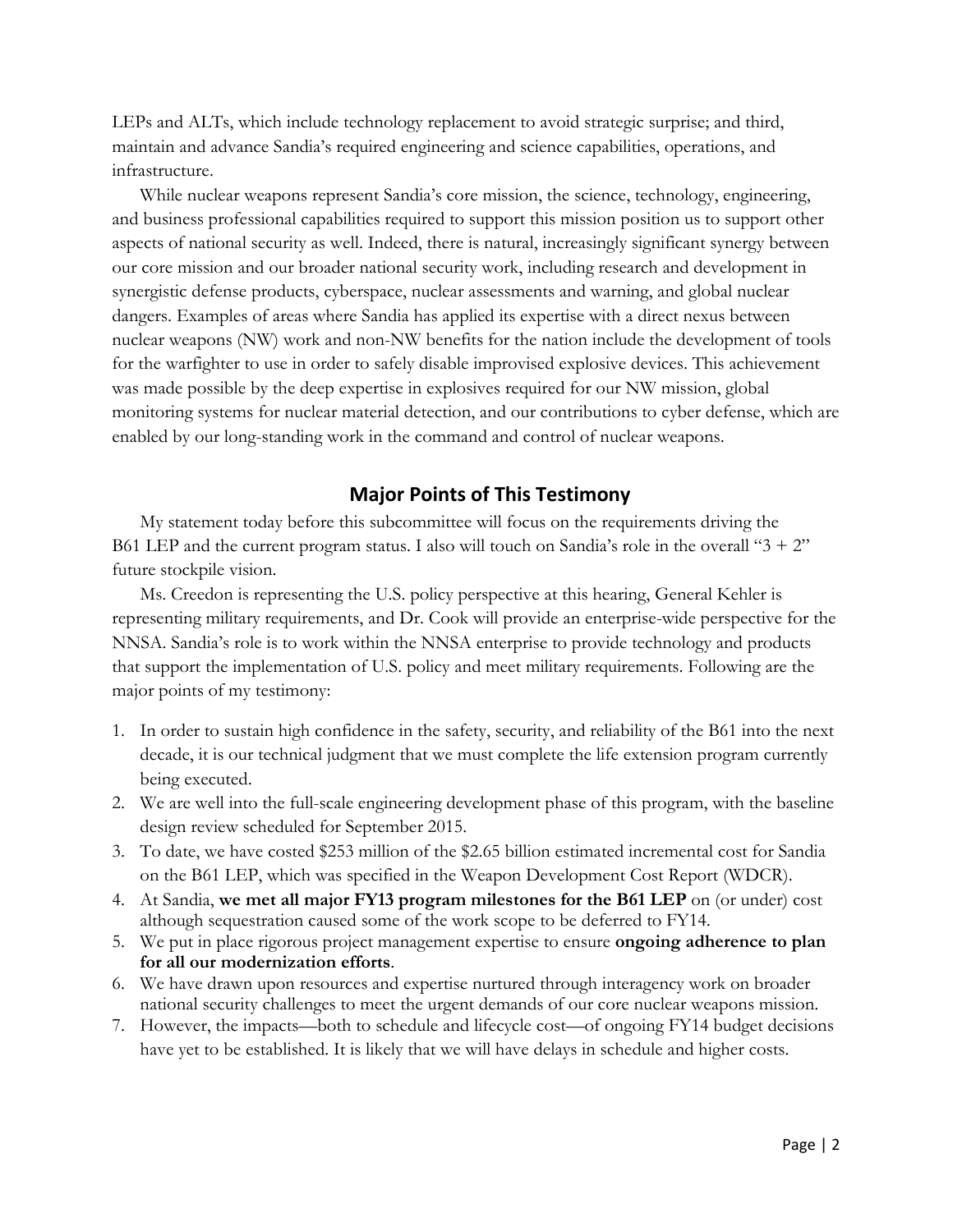## **The B61 LEP: Sustaining the B61 Safety, Security, and Reliability**

Every year, the directors of the three NNSA national security laboratories and the commander of U.S. Strategic Command (STRATCOM) are required by law to assess the state of health of the U.S. nuclear weapons stockpile. Based on an extensive technical evaluation, Sandia's director submits a letter to the secretaries of Energy and Defense and the chairman of the Nuclear Weapons Council (NWC), assessing the reliability and safety of each U.S. nuclear weapon type and noting potential concerns.

Regarding the B61, in recent years, my letters have documented concerns related to technology obsolescence and aging. While the B61 is currently safe and secure, these concerns continue to increase. For example, in the past three years, we have observed time-dependent degradation not seen before in electronic, polymer, and high-explosive components. This observation is not surprising given the age of the B61 weapon system, the oldest units of which were manufactured and fielded in the late 1970s with some components dating back to the 1960s. As planned, the B61 LEP we are currently executing addresses all known aging-related issues.

The program is also addressing technology obsolescence. Electronic components of the B61 were designed and manufactured decades ago. Outdated technologies, such as vacuum tubes, are exhibiting performance degradation and are difficult to evaluate and assess with confidence. The new radar for the B61 LEP will be based on the modern technology of radio-frequency integrated circuits.

This life extension also contains an explicit approach to trusted design. For example, we are manufacturing all application-specific integrated circuits in Sandia's trusted foundry.

Encryption algorithms, which are fundamental to the security of the B61, are assessed by the National Security Agency to have certain upcoming expiration dates, so key features associated with use control and denial must be upgraded.

The B61 receives important signals from the aircraft used to deliver it, and the aircraft interface of the B61 needs to be updated from analog technology to an adaptable interface that can also accommodate digital technology to ensure compatibility with planned future aircraft upgrades and the F-35 Joint Strike Fighter.

Following direction from the Project Officers Group, chaired by the U.S. Air Force, the B61 LEP will consolidate four of the current versions, or Mods, of B61 bombs (the B61-3, B61-4, B61-7, and B61-10) into a single Mod, the B61-12. The result will be reduced U.S. Air Force nuclear weapon management complexity, as well as reduced cost for ongoing maintenance, training, and stockpile evaluation. With the B61-12, there will be just one weapon type. This Mod consolidation is made possible through use of a Tail Kit, which is the responsibility of the U.S. Air Force and is designed to provide increased targeting accuracy. In turn, increased accuracy allows the military yield requirement to be lowered for the LEP design.

B61 LEP updates, including Mod consolidation into just one weapon type, will overall dramatically reduce the amount of special nuclear material for this weapon type. Updated safety and security features also will be included in the B61-12, consistent with presidential directives and national policy.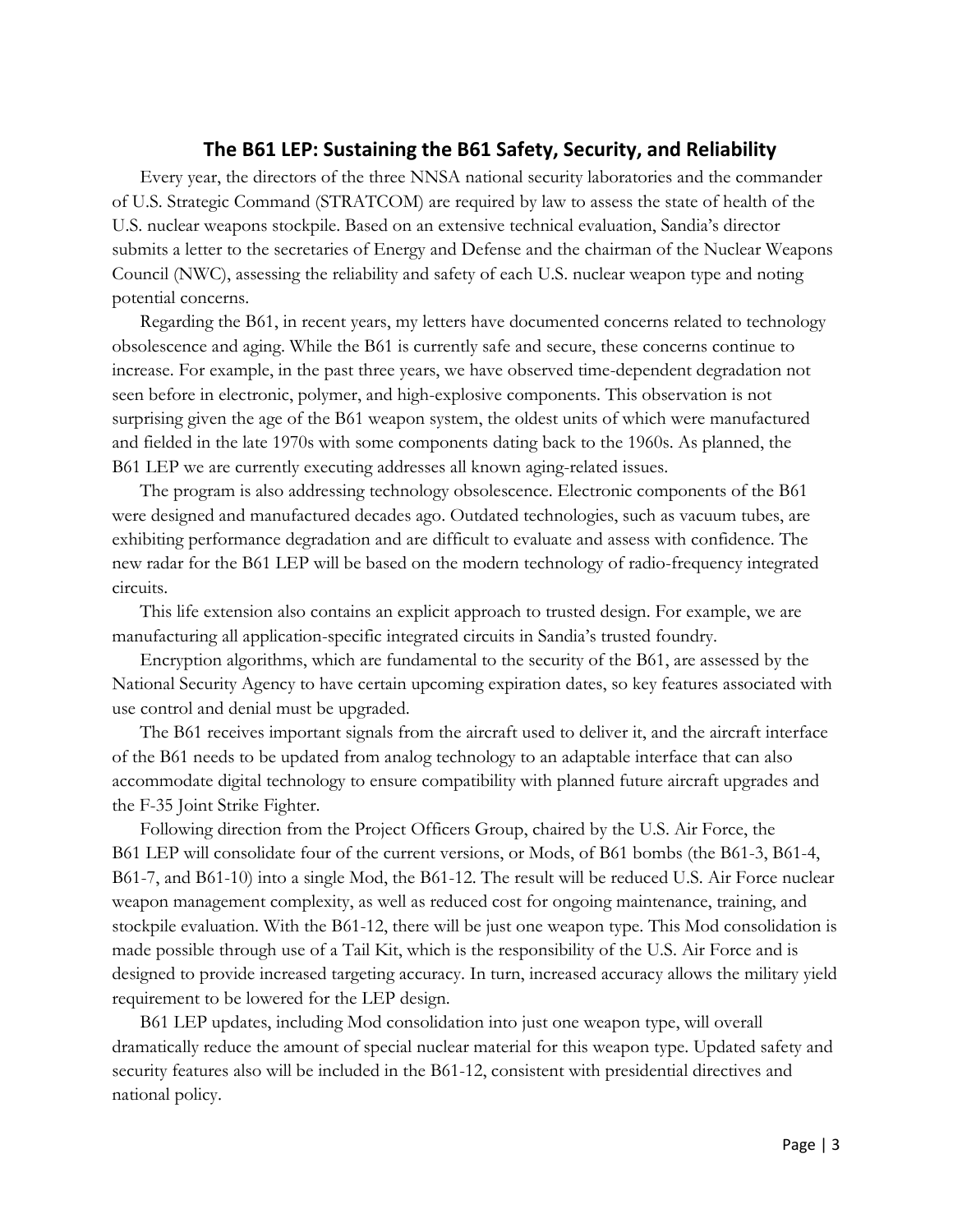In summary, the B61 LEP includes a prudent mix of the following:

- (1) Requalification and reuse of existing components that we can certify for an additional 20-year lifetime,
- (2) Remanufacture of some existing component designs, and
- (3) Replacement with new designs, where required.

This approach to the program reduces the number of components to be developed and reduces the technical and programmatic risk associated with the life extension, but it does add lifetime risk to the B61-12. The resulting B61-12 design is the minimum that

- Meets threshold military requirements, including compatibility with future digital aircraft interfaces,
- Addresses known end-of-life and technology obsolescence issues,
- Updates safety and security over the currently fielded systems, and
- Consolidates the B61 Mods 3, 4, 7, and 10 into a single B61 Mod 12.

## **Cost and Schedule Performance on the B61 LEP**

NNSA has provided to Congress an estimate of approximately \$8 billion over 12 years for the full program just described, including the production and deployment of the required number of nuclear bombs. Within that cost estimate, there is a \$2.65 billion estimated total incremental cost for work on the B61 LEP at Sandia, which was specified in the WDCR. This estimated cost includes an appropriate amount of contingency. There are additional resources applied to the B61 LEP from base capability programs; however, these are relatively small and would be costed for capability sustainment independent of the B61 LEP.

Thus, from our perspective, the most relevant cost number for the B61 LEP work at Sandia is \$2.65 billion. This cost represents approximately 40% of the incremental cost for the B61 LEP across the enterprise. At the time of this testimony, we have costed \$253 million of the \$2.65 billion. Against those expenditures, we have met all major milestones on (or under) cost. These milestones include system-level mechanical environment tests, radar flight performance tests, and functional electrical compatibility tests.

The B61 LEP can be thought of as having three major phases—design, component and system qualification, and production. We are currently approximately 60% complete on design, with baseline design review scheduled for September 2015. In FY14, work on qualification will increase.

There has been considerable discussion about schedule slip or cost growth on the B61 LEP. With respect to this topic, I can only address Sandia's role; however, as the predominant design agent for the LEP, we recognize the impact of our work on the overall enterprise schedule.

Regarding schedule, there are two overarching causes for slip: technical issues and budgetary changes. With respect to technical risk, I have the highest level of confidence that technical issues will NOT cause impact to Sandia's schedule performance. I say this for two reasons. First, we do not view this program as inherently high technical risk, especially when compared with other product development programs conducted at Sandia. The B61 LEP does not involve significant changes to environmental or functionality requirements; therefore, the inherent technical risk is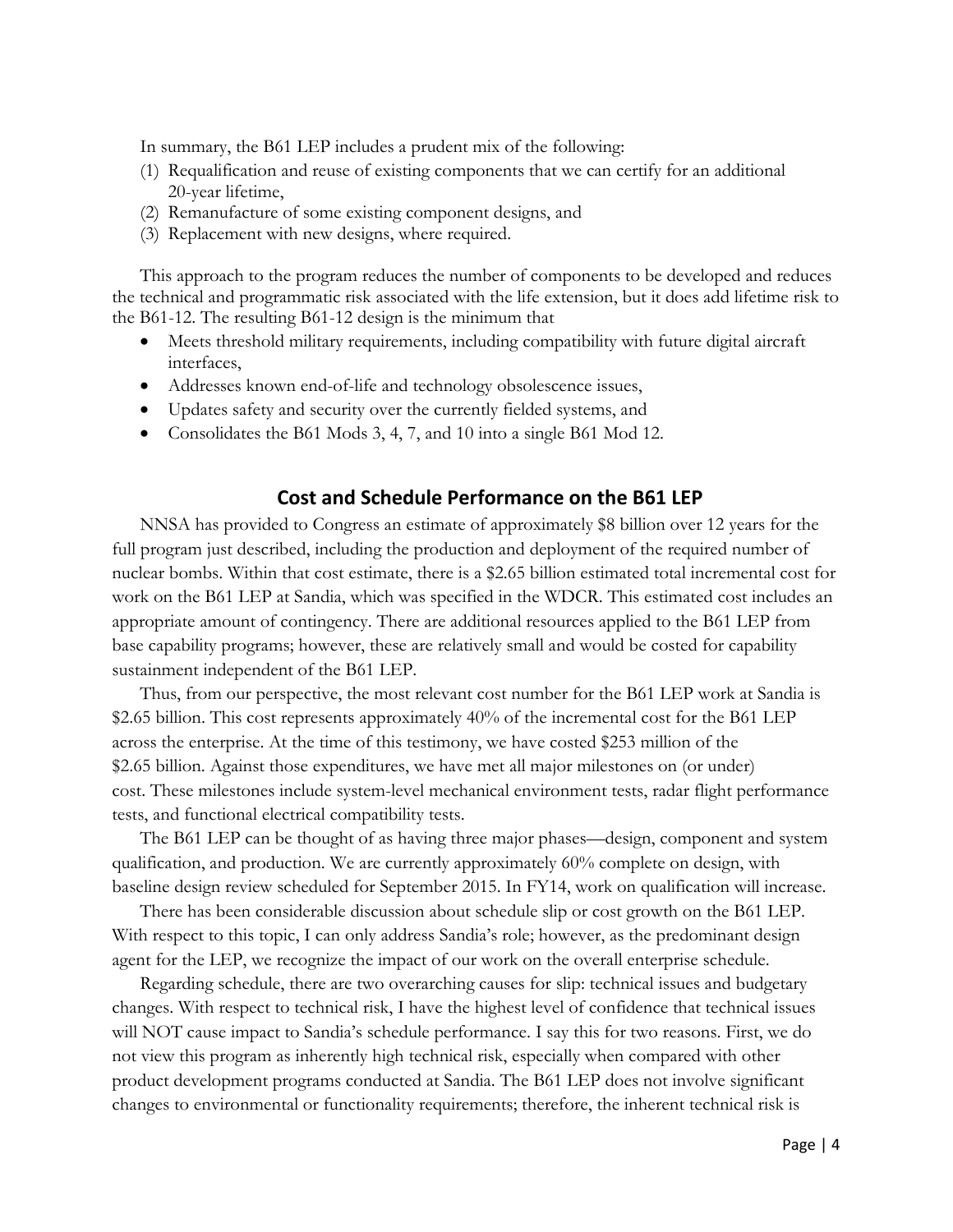lowered. Second, we manage our contingency funds  $(\sim 10\%)$  in a manner that continuously buys down risk against a formalized risk register. So, for example, higher risk elements of the program, such as Tail Kit integration or component reuse, receive early and enhanced focus. As mentioned, we are well into program execution, and early success supports our confidence. For example, at the start of our full-scale engineering development, the radar component was high on our risk register. As you may be aware, in August we tested our new radar for the B61-12. The test of the new design was so successful that we have decided to eliminate two additional tests that were originally planned, saving an estimated \$300,000.

With respect to budgetary changes, I cannot be as sanguine. In FY13, sequestration impacts caused some technical activities to be moved into FY14. We estimated the schedule impact of those shifts to be relatively small—on the order of 2 to 3 months over the life of the program (within overall schedule contingency). However, at the time of this testimony, we are operating against a FY14 resource allocation that, on an annual basis, is at least 23% below the FY14 requirement, as contained in the most recent NNSA-approved Baseline Change Requests to the Selected Acquisition Report, approved in October 2013. Obviously, unless addressed, budgetary changes of this magnitude will have significant schedule impact. As with any large program activity, schedule slip will result in an increase in overall program cost. We recognize the overall fiscal environment in which we are operating and will work at all times to minimize cost growth as a result of budgetinduced schedule slip.

Another aspect of cost growth is labor rates. We are committed to managing labor costs and have confidence in our forward pricing rates used in our cost estimate, which take into account upcoming changes in pension and health care cost obligations. Once again, our initial performance validates our confidence as our labor costs for FY13 and now FY14 are modestly below the forward pricing rates we used in our cost estimate.

#### **Achieving a High Level of Programmatic Performance**

As illustrated by data in the section above, we have achieved a high level of programmatic performance on the B61 LEP and, indeed, the same is true of the two other modernization programs in full-scale engineering development at Sandia—the W88 ALT 370 and Mk21 Fuze Replacement. This achievement was the result of the deliberate and focused efforts of our leadership over the past several years.

Among these efforts are collocation of the core design teams, enhancements to our classified networks reflective of the volume of work, and most significantly, staffing and training of the workforce. The staffing requirement for these modernization efforts exceeds 1,000 people. I am pleased to report that, despite numerous periods of budget uncertainty over the past two years, we have been extremely successful at staffing the program against a very aggressive staffing plan. Two staffing approaches have allowed us to achieve the required staffing levels for the modernization programs: (1) internal staff movements from other Sandia programs that require skills synergistic with those for the nuclear weapons program and (2) external hiring. Since 2010, we have hired some 500 advanced-degree scientists and engineers. The overall number of members of the workforce at the Laboratory remained essentially flat through this period. Of those we hired new to Sandia,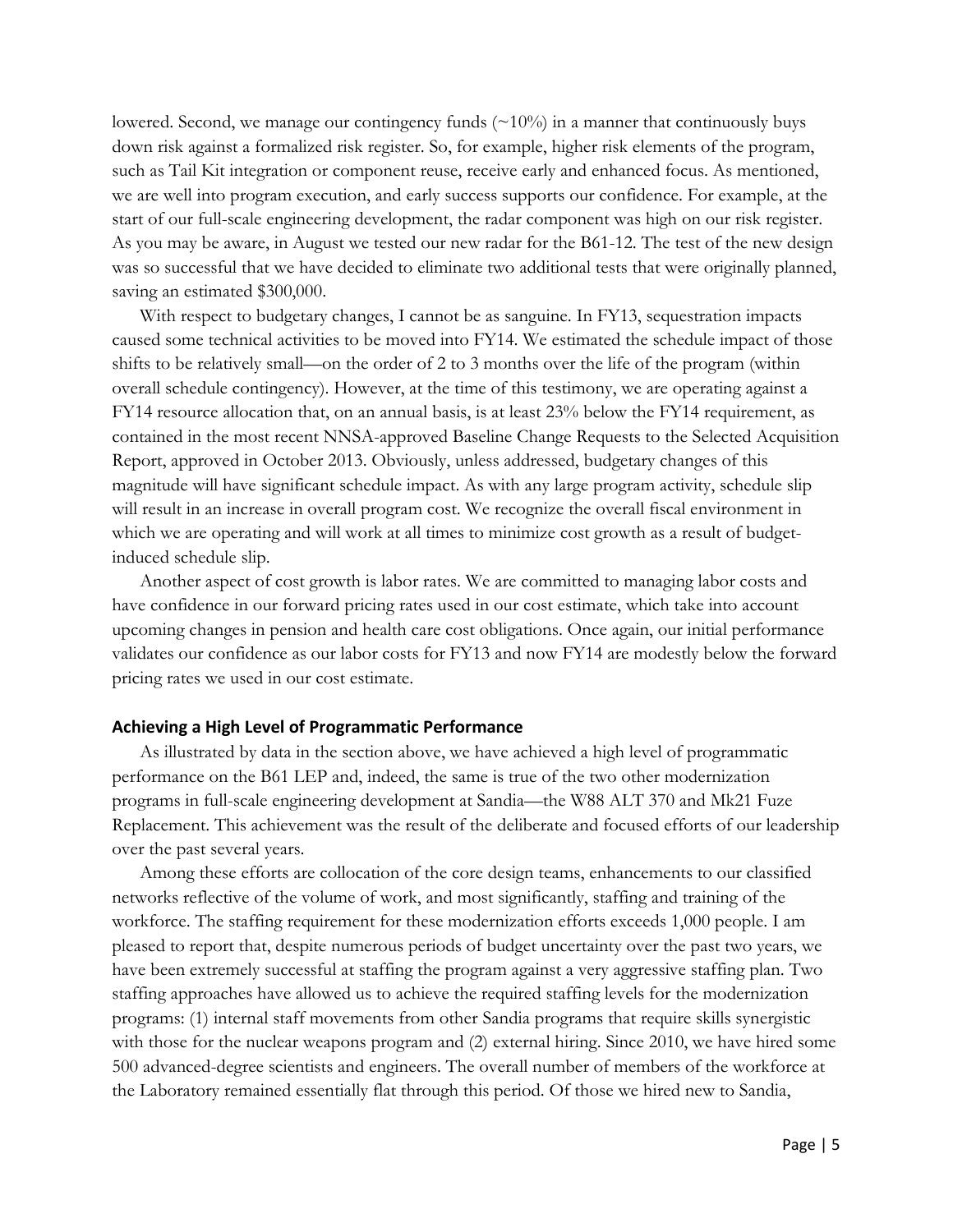approximately 58% are early in their professional careers. The modernization program provides opportunities for these new technical staff to work closely with our experienced designers: from advanced concept development to component design and qualification, and ultimately to the production and fielding of nuclear weapon systems. It is very important that we provide individuals such as these with an environment where they can undertake the multiyear learning it takes to technically steward the nation's nuclear stockpile now and into the future, after the modernized warheads are in the stockpile. We have a new and strong contingent of scientists and engineers prepared to take on that challenge, and we must strive to provide the stability, focus, and national commitment that will enable their success.

Finally, another major effort of our leadership has been implementing an increased level of project management rigor. Our technical experts are partnered with project management professionals, skilled practitioners using a suite of formal tools, such as resource-loaded schedules, requirements tracking systems, and sophisticated risk management and mitigation methods. We are moving to an Earned Value Management System (EVMS), which is a way of quantitatively measuring where one is in the execution of a project regarding schedule and cost. While these approaches add to execution overhead, they provide essential insights and early indicators for a project of this scope and duration. With EVMS, we can use tailored assessments to look at cost and schedule performance indicators on a monthly basis, examine each subsystem, and track more accurately how each team is doing in developing those subsystems—and we can make immediate, early changes if necessary, applying more or fewer resources to each particular element of the project, as required.

We believe Sandia has an achievable plan, and today we continue to be on schedule and on budget relative to the March 2020 first production unit (FPU) documented in the Selected Acquisition Report. We are adjusting our plans as the fiscal situation evolves and are confident that we have the expertise and tools in place to effectively manage the program going forward.

#### **Further Modernization Efforts at Sandia**

The B61 LEP is the first and most urgent in a series of LEPs and ALTs required to sustain the U.S. nuclear stockpile into the future, in keeping with the "3+2" strategic vision of the stockpile codified in the NWC-approved baseline plan. We share the vision of a 3+2 stockpile, although the pace and sequencing of the path to that vision are not yet fully known and will be driven by global security imperatives and moderated by fiscal realities.

Our successful record of using common technologies and components across multiple systems that have been deployed in the U.S. stockpile has helped reduce development risk and manage development costs. We are extending this approach to development of the Arming, Fuzing, and Firing (AF&F) system. Today, a modular AF&F design is being developed for the W88 ALT 370, the Mk21 Fuze Replacement, and potentially for the W78/88-1 LEP. By capitalizing on work we have done over the past decade on modular warhead architectures and adaptable nonnuclear components, Sandia is supporting the NWC's plan for stockpile modernization cost-efficiently and with reduced risk. Although not directly interchangeable to accommodate missile interface differences, the underlying technologies and components are eminently adaptable to each of these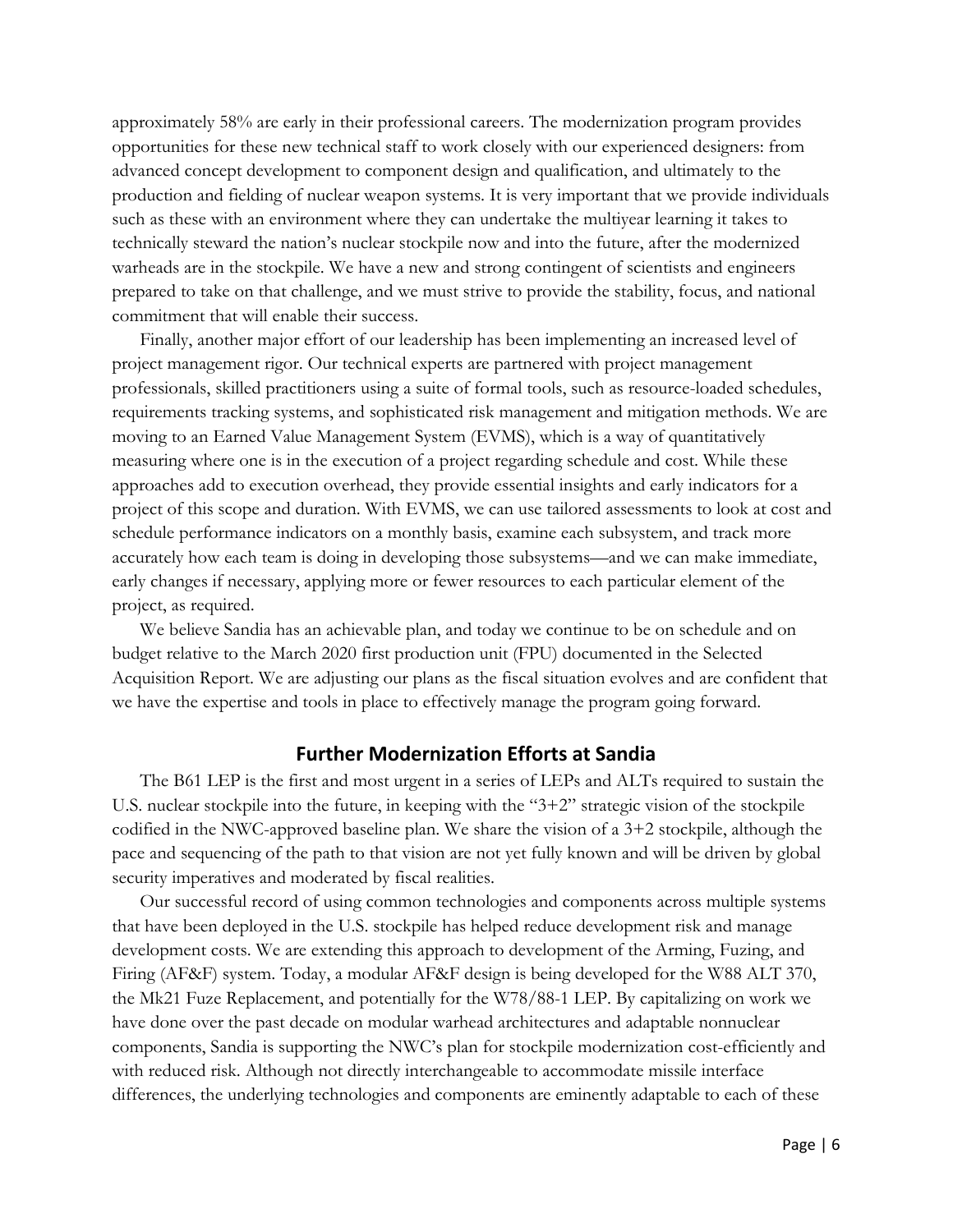warhead applications and thus result in cost savings and reduced risk. In addition to the ballistic missile warhead applications, these same technologies and, in some cases, nearly identical components are being used in the B61 LEP. As in the past, rigorous performance testing in qualification, production, and surveillance mitigates the common-mode failure risks attendant to this approach. In addition, the microelectronics fabrication complex at Sandia and the Kansas City Plant provide the nation with a secure, responsive infrastructure for addressing production or design issues if they arise.

## **W88 ALT 370**

Sandia is currently executing full-scale engineering development (Phase 6.3) on the W88 ALT 370, which involves replacing the AF&F system. The current FY19 FPU schedule for the W88 ALT 370 is driven by the overall Navy program and schedule, components reaching their end of life, and the need for additional surveillance quantities.

#### **Mk21 Fuze Replacement**

The W87 Arming and Fuzing Assembly, an Air Force subsystem, requires replacement with a current plan for an FPU in FY20. Alignment of this program with the B61 LEP and W88 ALT 370 allows the Air Force to receive approximately \$85 million in savings as a result of using the common radar module. Use of other common and adaptable components will result in additional savings. This program is funded entirely by the Air Force. We have recently entered Phase 6.3 for this program as well.

Together, the B61 LEP, W88 ALT 370, and Mk21 Fuze Replacement, provide substantive required upgrades to all three legs of the U.S. nuclear weapons triad. That force posture has been consistently reaffirmed through official U.S. national security policy reviews and most recently in the updated *Guidance for Nuclear Forces Employment* transmitted to Congress.

#### **W78/88-1 LEP**

With a longer time horizon, we are working with NNSA and the Department of Defense (DoD) to study options for the W78/88-1 LEP. We completed a 120-day study, which was a tri-lab effort to examine options for reentry system modernization to include warheads that are interoperable across both the Intercontinental Ballistic Missile and Submarine Launched Ballistic Missile legs of the triad.

#### **Additional Modernization Efforts**

We delivered to NNSA preliminary reports on the options and considerations for the Long-Range Standoff Cruise Missile or Air-Launched Cruise Missile replacement.

## **Sustaining the Current Stockpile**

Sandia, together with the other two NNSA national security laboratories, has key responsibilities in ensuring the safety, security, and effectiveness of the nation's nuclear deterrent. The stockpile surveillance and assessment program plays a crucial role in establishing that required confidence in our nuclear deterrent. It is through stockpile surveillance that nuclear weapons are taken apart to test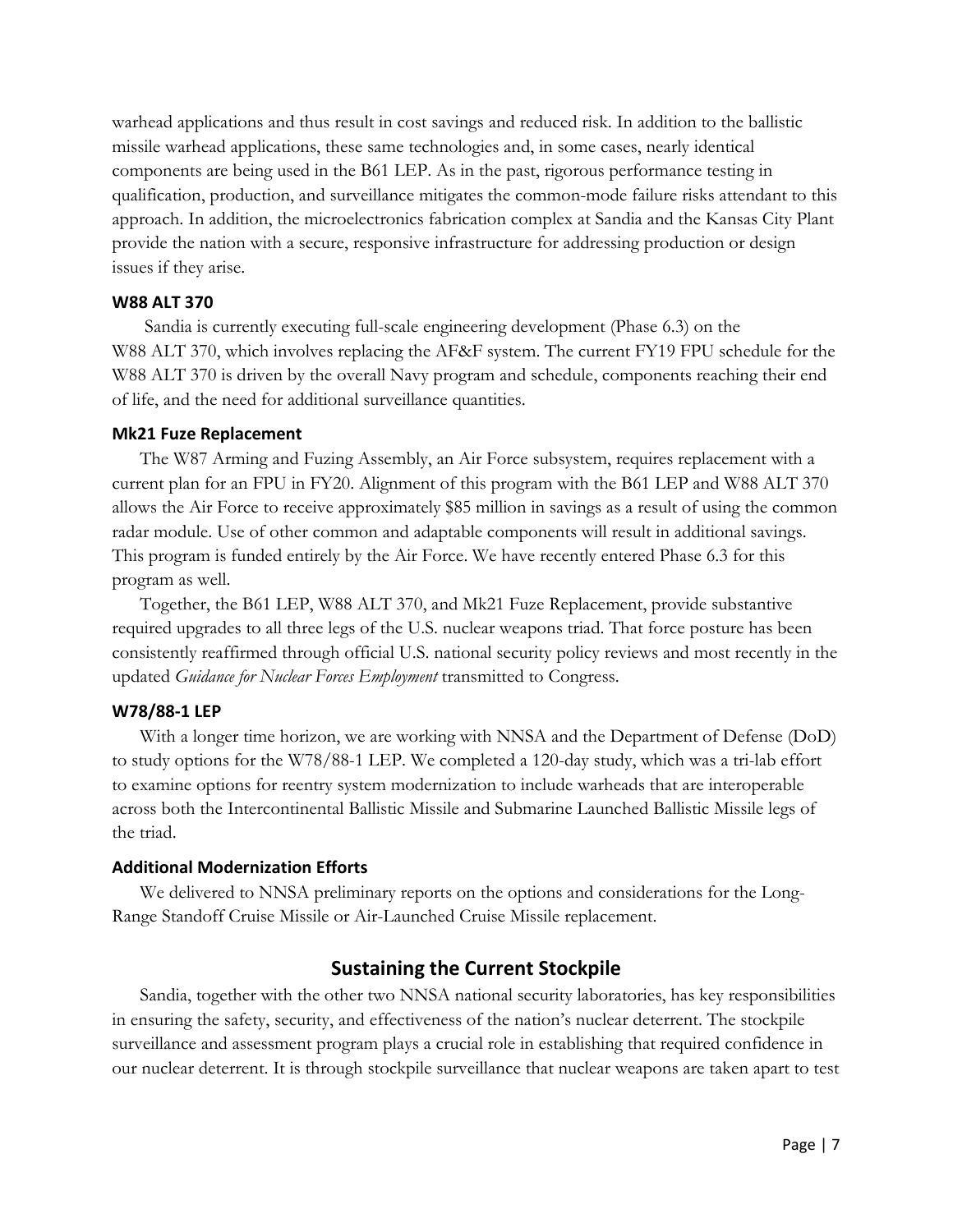the components. Test results provide the necessary data to help us assess the safety, security, and reliability of the stockpile.

#### **Stockpile Surveillance and Assessment**

Findings from conducting this program provide the technical basis for our annual stockpile assessment reported to the President of the United States and inform decisions about required elements of the life extension programs and their timelines.

Multiple drivers heighten the importance of the surveillance program. Among them are the following: an unprecedented age of the stockpile, which includes many subsystems that were not originally designed for extended life; smaller stockpile numbers, which heighten the importance of individual warhead reliability; scoping decisions for stockpile life extensions; and for at least the next 20 years, surveillance of a stockpile that will contain simultaneously both our oldest weapons and life-extended weapons. The latter group must be examined for possible birth defects and for further aging of reused components.

The FY13 funding allocation after sequestration impacts required that we constrain surveillance efforts; current indications are that the FY14 funding for Sandia will impose additional constraints on our surveillance program. Despite funding constraints, Sandia is committed to fully support the flight test program with the DoD. However, we cannot provide annual laboratory testing, as historically we have done, for each system in the stockpile. The testing period will have to be stretched out. At the same time, our efforts to implement the component testing and new diagnostics and models fall further behind. These capabilities provide understanding of margins, uncertainties, and trends needed to (1) ensure the stockpile is safe, secure, and effective; (2) understand the lead times necessary to respond to aging issues that would have the potential to reduce stockpile safety, security, or reliability; and (3) support decisions on scoping for stockpile life extensions. Furthermore, several of our key surveillance facilities located in New Mexico, California, Texas, and Nevada are being operated with minimal investments in spare parts and preventative maintenance; as such, we are at risk for extended test outages due to equipment failures. To minimize the risk to the stockpile, given the realities of the current fiscal environment, we continue to apply a risk-based prioritization of our surveillance activities. A reduction in the number of systems requiring surveillance can also mitigate the pressure on the surveillance budget. Successfully completing the current modernization efforts should enable decisions regarding any reductions in stockpile types or numbers.

## **Advancing the Tools of Stewardship**

During the stewardship era, the quintessential challenge was the elimination of underground testing. The sustained support received for stewardship has allowed us to make enormous progress in our understanding of nuclear weapons function in the absence of underground testing and has enabled us to attract talented staff. We must continue to advance and apply the tools of stewardship during today's modernization era.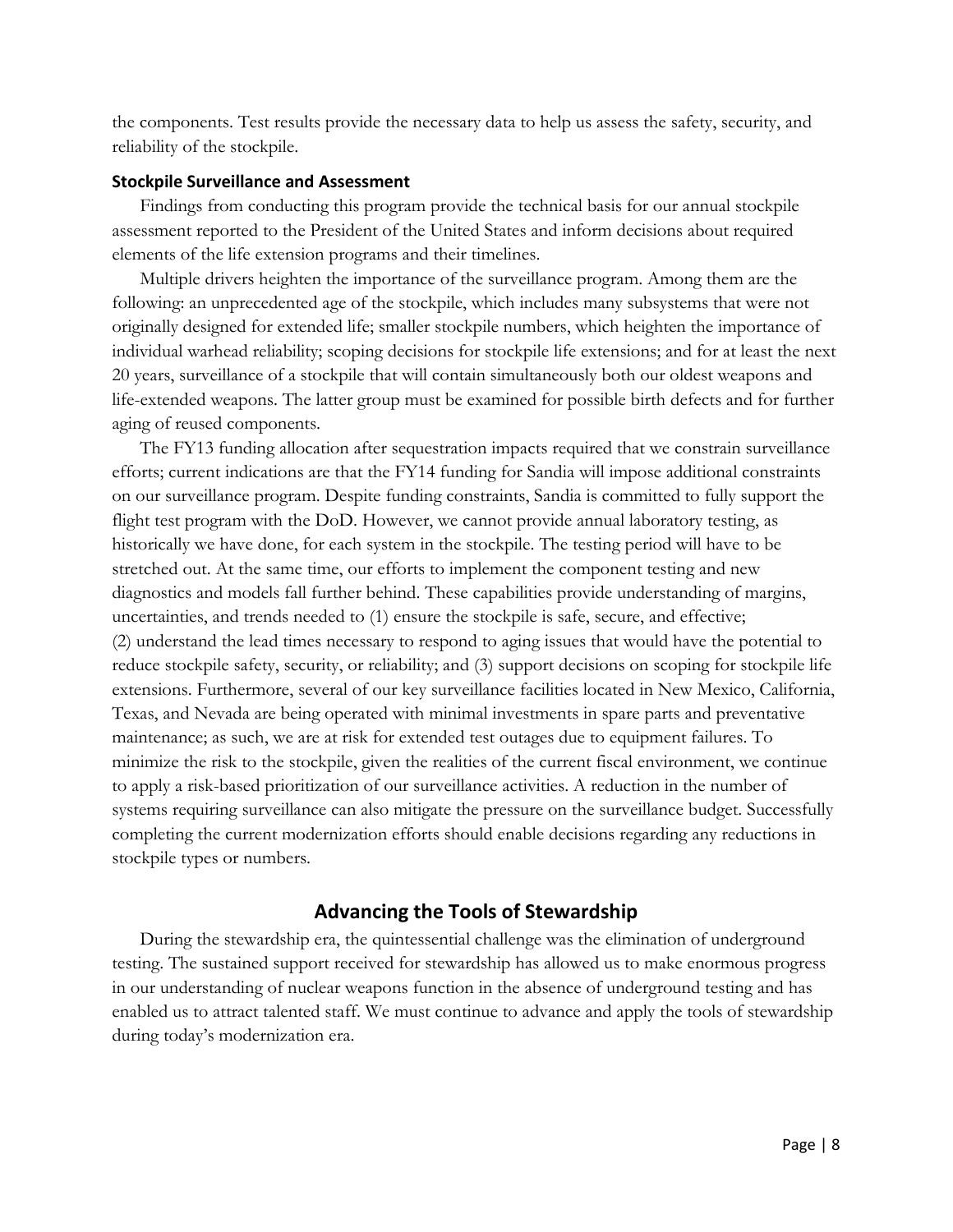#### **Science-Based Infrastructure and Capabilities**

Sandia's capabilities are essential to its full life-cycle responsibilities for the stockpile: from exploratory concept definition to design, development, qualification, testing, and ultimately to ongoing stockpile surveillance and assessment.

The FY13 funding for the recapitalization of our silicon fabrication facility, the requirements for which I have addressed in prior testimony, enabled us to replace the single most-expensive and highest-risk item in the facility. The FY14 budget must support the recapitalization program at the planned level.

I will restate that Sandia stewards for the nuclear weapons program, as well as for the Department of Energy's nonproliferation payloads, the microelectronics research and fabrication facility, where we design and fabricate an array of unique microelectronics, specialty optical components, and microelectromechanical system devices. The FY14 budget, to which we are currently planning, negatively impacts recapitalization and will increase the risk for delivering the B61 LEP and for producing the radiation-hardened components required by the W88 ALT 370 and all future reentry system LEPs. As we go forward on modernization, our microelectronics fabrication facilities, which form the basis of our trusted foundry, will be critical to ensuring the integrity of our supply chain.

In addition to the silicon fabrication facility, we have significant recapitalization needs at various experimental and test facilities critical to the success of the B61 LEP, W88 ALT 370, and future LEPs, particularly at the Tonopah Test Range. The FY14 budget will hamper our ability to reduce risk to the modernization program through lack of investment in those capabilities.

Sandia's high-performance computing capabilities are vital tools for our mission responsibilities in stockpile surveillance, certification, and qualification, and they continue to prove to be indispensable to our broader national security work. Current indications are that the FY14 budget negatively impacts our high-performance computing capabilities.

I want to emphasize that the investments in our stewardship tools over the past 15 years enable cost reductions in our modernization efforts through increased use of computational simulation, which reduces the amount of qualification testing; allows, for the first time, confident qualification of some components without either nuclear testing or expensive aboveground facilities; and affords important insights into the challenge of predictive aging for our older stockpile.

# **Synergy between Our Nuclear Weapons Mission and Broader National Security Work**

Today's national security challenges are complex and highly diverse. The NNSA laboratories are contributing solutions to those challenges. To energize and sharpen its nuclear weapons competencies, Sandia relies on its broader national security work. The symbiotic relationship between the nuclear weapons mission and broader national security missions prevents insularity and creates a challenging, vigorous scientific and engineering environment that has helped us attract and retain the new talent we need. Such an environment is essential for us to succeed against the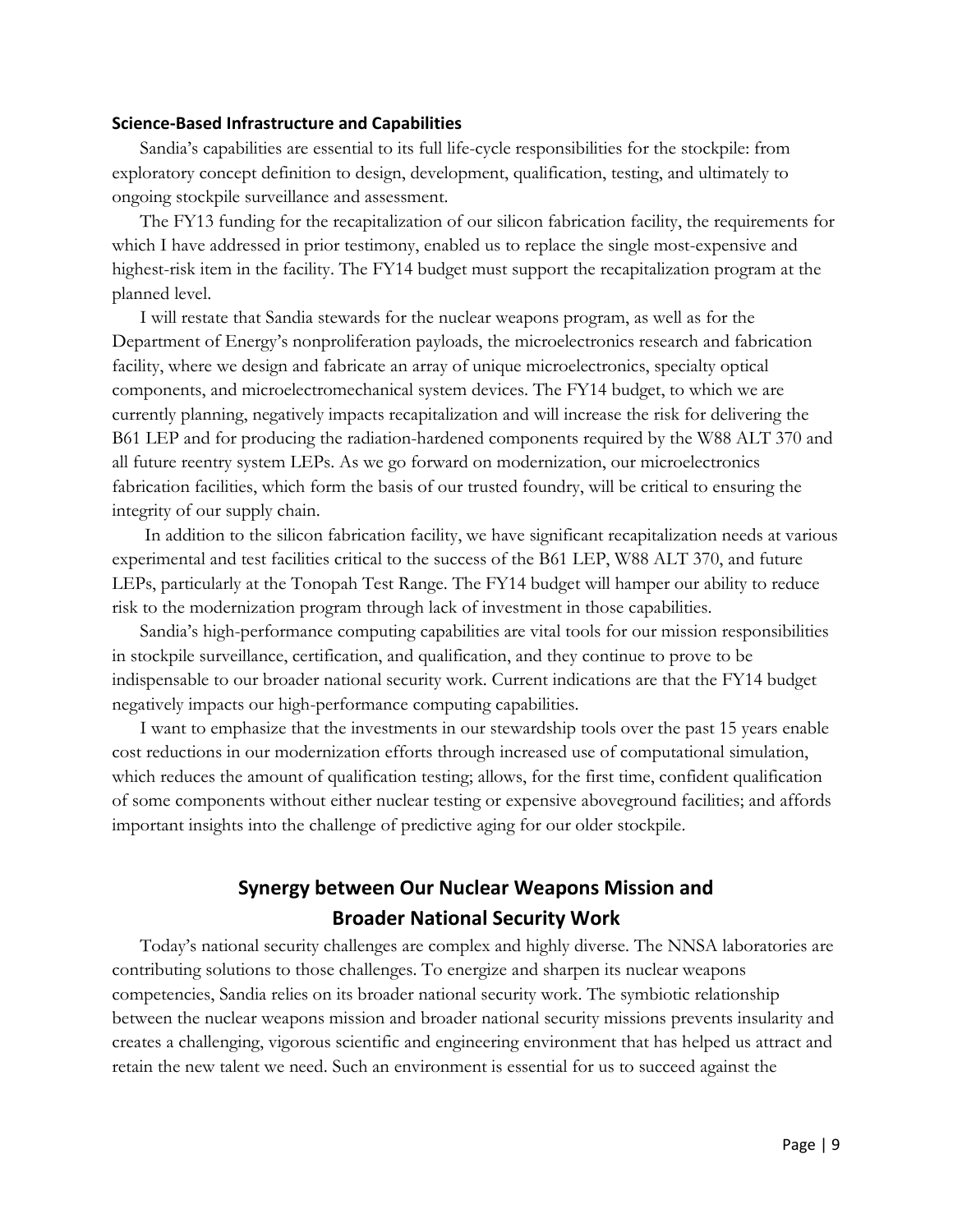challenges we now face. Let me give you two examples that highlight the way in which this symbiotic relationship works at Sandia.

First, I will give a technology example. Sandia has led the development of real-time processing and high performance-to-volume ratio technologies for synthetic aperture radar (SAR). Both technologies were made possible by our extensive radar design and development work for nuclear weapon fuzing. The technologies have been leveraged and are currently used by the DoD. The extensive SAR work has sharpened our radar design competencies and kept Sandia aligned with advances in radar technology, such as radio-frequency integrated circuits. We applied these modern technologies to the design of the replacement radar for the B61 LEP, the W88 Alt 370, and the Mk21 Fuze Replacement with a high degree of commonality, which leads to cost savings.

My second example is Sandia's satellite program, which spans about five decades and has grown steadily with numerous customers. This program, which provides our nation with critical national security capabilities, has brought with it a very rigorous program-management environment for moving advanced technology within tight schedule requirements. We have leveraged the knowledge accumulated in these areas to our nuclear weapons program.

**I strongly believe that today it is not possible for my Laboratory to deliver consistently on the commitments to the nuclear weapons program without the synergistic interagency work that attracts top talent, hones our skills, and provides stability through the cycles of the nuclear weapons program.** 

Government commitment to the broad national security work of the laboratories is essential for the United States to ensure the preeminence of our nuclear weapons and to enable multidisciplinary technical solutions to other complex and high-risk national security challenges. In no way does our interagency work detract from our focus to execute our core nuclear weapons mission.

#### **Conclusions**

We are committed to continuing to provide the leadership and management expertise and attention required for successful execution of the stockpile modernization programs consistent with national security policy, NWC authorization, military requirements, NNSA direction, and congressional funding. As a Federally Funded Research and Development Center, we are dependent on timely, stable funding allocations, and encourage your support to the extent possible in this environment.

We appreciate the many ways in which Congress has supported the nuclear weapons program over the past few years, most notably with anomalies to spend at rates associated with the full President's budget requests for Weapons Activities during continuing resolutions and approval of reprogramming requests. At Sandia this approach has allowed us to stay largely on track for these critical programs.

We continue to struggle with the uncertainty associated with possible continuing resolution and sequestration outcomes, and the numerous and wide-ranging funding scenarios for support of this program in FY14 and beyond. Timely resolution of these issues is critical to sustaining morale and retention of our staff, and to staying on track with the scope and schedule required to support